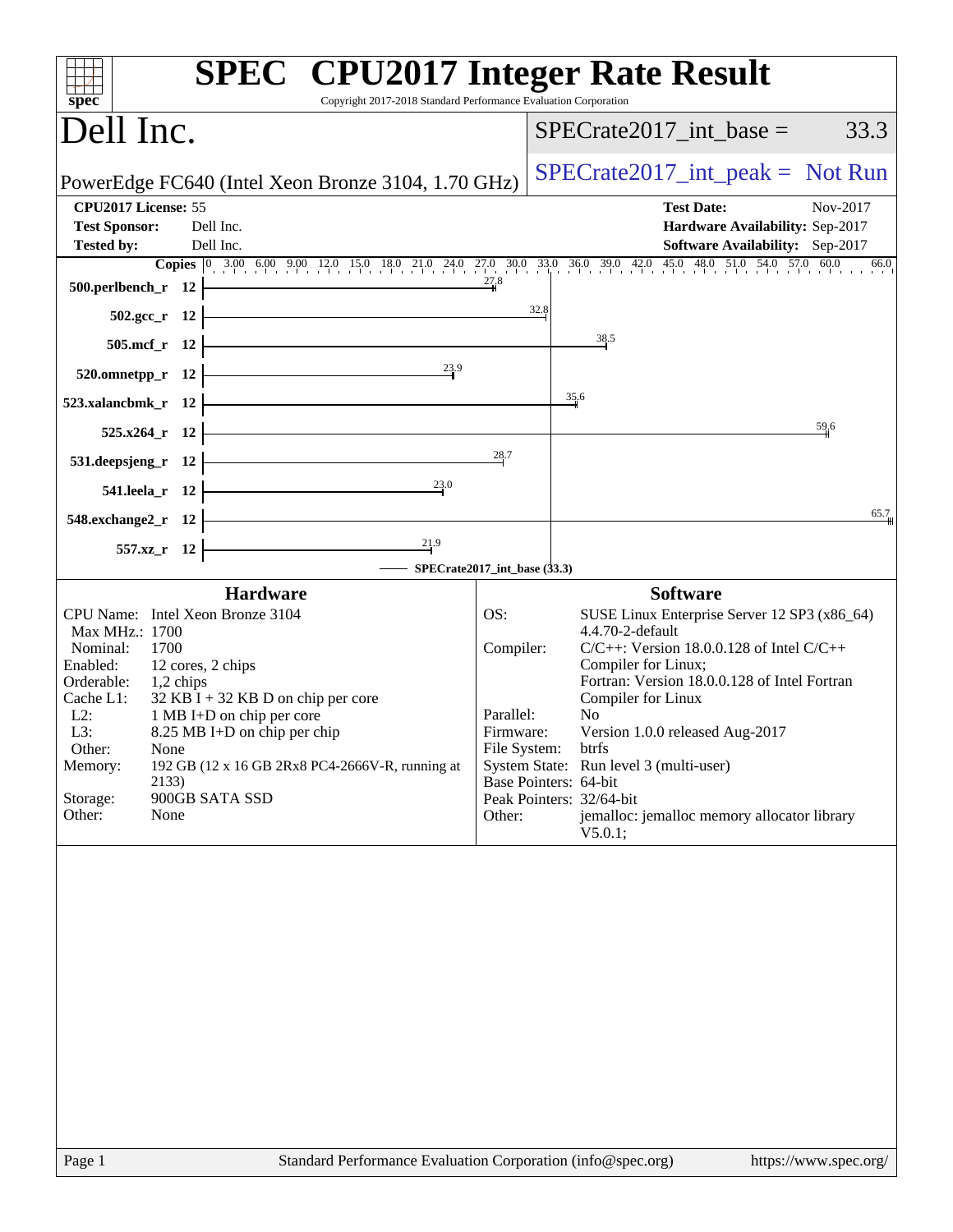| <b>SPEC CPU2017 Integer Rate Result</b><br>Copyright 2017-2018 Standard Performance Evaluation Corporation<br>spec <sup>®</sup>                                                                                                                     |               |                |                |                                                                                                          |       |                      |       |               |                |              |                |              |                                     |              |
|-----------------------------------------------------------------------------------------------------------------------------------------------------------------------------------------------------------------------------------------------------|---------------|----------------|----------------|----------------------------------------------------------------------------------------------------------|-------|----------------------|-------|---------------|----------------|--------------|----------------|--------------|-------------------------------------|--------------|
| Dell Inc.<br>$SPECrate2017\_int\_base =$                                                                                                                                                                                                            |               |                |                |                                                                                                          |       | 33.3                 |       |               |                |              |                |              |                                     |              |
| PowerEdge FC640 (Intel Xeon Bronze 3104, 1.70 GHz)                                                                                                                                                                                                  |               |                |                |                                                                                                          |       |                      |       |               |                |              |                |              | $SPECTate2017\_int\_peak = Not Run$ |              |
| CPU2017 License: 55<br><b>Test Date:</b><br>Nov-2017<br>Dell Inc.<br><b>Test Sponsor:</b><br>Hardware Availability: Sep-2017<br><b>Tested by:</b><br>Dell Inc.<br>Software Availability: Sep-2017                                                   |               |                |                |                                                                                                          |       |                      |       |               |                |              |                |              |                                     |              |
|                                                                                                                                                                                                                                                     |               |                |                |                                                                                                          |       | <b>Results Table</b> |       |               |                |              |                |              |                                     |              |
|                                                                                                                                                                                                                                                     |               |                |                | <b>Base</b>                                                                                              |       |                      |       |               |                |              | <b>Peak</b>    |              |                                     |              |
| <b>Benchmark</b>                                                                                                                                                                                                                                    | <b>Copies</b> | <b>Seconds</b> | Ratio          | <b>Seconds</b>                                                                                           | Ratio | <b>Seconds</b>       | Ratio | <b>Copies</b> | <b>Seconds</b> | <b>Ratio</b> | <b>Seconds</b> | <b>Ratio</b> | <b>Seconds</b>                      | <b>Ratio</b> |
| 500.perlbench_r                                                                                                                                                                                                                                     | 12            | 691            | 27.7           | 688                                                                                                      | 27.8  | 683                  | 28.0  |               |                |              |                |              |                                     |              |
| $502.\text{sec}$ _r                                                                                                                                                                                                                                 | 12            | 519            | 32.8           | 518                                                                                                      | 32.8  | 518                  | 32.8  |               |                |              |                |              |                                     |              |
| 505.mcf_r                                                                                                                                                                                                                                           | 12            | 503            | 38.5           | 502                                                                                                      | 38.6  | 503                  | 38.5  |               |                |              |                |              |                                     |              |
| 520.omnetpp_r                                                                                                                                                                                                                                       | 12            | 659            | 23.9           | 657                                                                                                      | 24.0  | 660                  | 23.9  |               |                |              |                |              |                                     |              |
| 523.xalancbmk r                                                                                                                                                                                                                                     | 12            | 356            | 35.6           | 356                                                                                                      | 35.6  | 355                  | 35.7  |               |                |              |                |              |                                     |              |
| 525.x264 r                                                                                                                                                                                                                                          | 12            | 353            | 59.6           | 351                                                                                                      | 59.8  | 353                  | 59.6  |               |                |              |                |              |                                     |              |
| 531.deepsjeng_r                                                                                                                                                                                                                                     | 12            | 479            | 28.7           | 479                                                                                                      | 28.7  | 479                  | 28.7  |               |                |              |                |              |                                     |              |
| 541.leela_r                                                                                                                                                                                                                                         | 12            | 865            | 23.0           | 865                                                                                                      | 23.0  | 868                  | 22.9  |               |                |              |                |              |                                     |              |
| 548.exchange2_r                                                                                                                                                                                                                                     | 12            | 478            | 65.7           | 479                                                                                                      | 65.6  | 477                  | 66.0  |               |                |              |                |              |                                     |              |
| 557.xz_r                                                                                                                                                                                                                                            | 12            | 594            | 21.8           | 593                                                                                                      | 21.9  | 592                  | 21.9  |               |                |              |                |              |                                     |              |
| $SPECrate2017\_int\_base =$                                                                                                                                                                                                                         |               |                | 33.3           |                                                                                                          |       |                      |       |               |                |              |                |              |                                     |              |
| $SPECrate2017\_int\_peak =$                                                                                                                                                                                                                         |               |                | <b>Not Run</b> |                                                                                                          |       |                      |       |               |                |              |                |              |                                     |              |
|                                                                                                                                                                                                                                                     |               |                |                | Results appear in the order in which they were run. Bold underlined text indicates a median measurement. |       |                      |       |               |                |              |                |              |                                     |              |
| <b>Submit Notes</b><br>The numactl mechanism was used to bind copies to processors. The config file option 'submit'<br>was used to generate numactl commands to bind each copy to a specific processor.<br>For details, please see the config file. |               |                |                |                                                                                                          |       |                      |       |               |                |              |                |              |                                     |              |
| <b>Operating System Notes</b><br>Stack size set to unlimited using "ulimit -s unlimited"                                                                                                                                                            |               |                |                |                                                                                                          |       |                      |       |               |                |              |                |              |                                     |              |
| <b>General Notes</b>                                                                                                                                                                                                                                |               |                |                |                                                                                                          |       |                      |       |               |                |              |                |              |                                     |              |
| Environment variables set by runcpu before the start of the run:                                                                                                                                                                                    |               |                |                |                                                                                                          |       |                      |       |               |                |              |                |              |                                     |              |
| LD_LIBRARY_PATH = "/root/cpu2017/lib/ia32:/root/cpu2017/lib/intel64:/root/cpu2017/je5.0.1-32:/root/cpu2017/je5.0.1-64"                                                                                                                              |               |                |                |                                                                                                          |       |                      |       |               |                |              |                |              |                                     |              |
| Binaries compiled on a system with 1x Intel Core i7-4790 CPU + 32GB RAM<br>memory using Redhat Enterprise Linux 7.4<br>Transparent Huge Pages enabled by default<br>Prior to runcpu invocation                                                      |               |                |                |                                                                                                          |       |                      |       |               |                |              |                |              |                                     |              |

 Filesystem page cache synced and cleared with: sync; echo 3> /proc/sys/vm/drop\_caches runcpu command invoked through numactl i.e.: numactl --interleave=all runcpu <etc>

jemalloc: configured and built at default for 32bit (i686) and 64bit (x86\_64) targets; jemalloc: built with the RedHat Enterprise 7.4, and the system compiler gcc 4.8.5;

**(Continued on next page)**

Page 2 Standard Performance Evaluation Corporation [\(info@spec.org\)](mailto:info@spec.org) <https://www.spec.org/>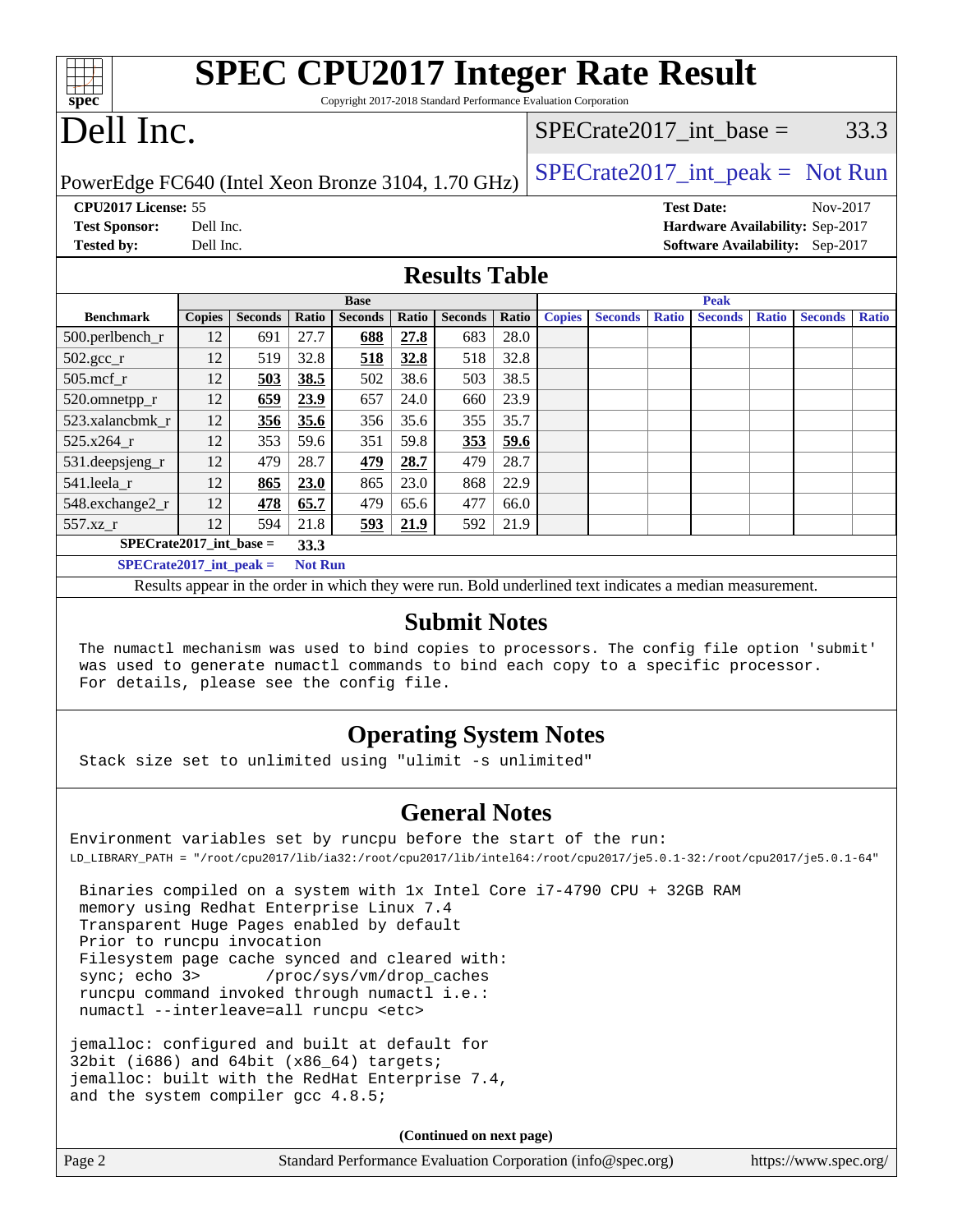| <b>SPEC CPU2017 Integer Rate Result</b><br>spec<br>Copyright 2017-2018 Standard Performance Evaluation Corporation                                                                                                                                                                                                                                                                                                                                                                                                                                                                                                                                                                                                                                                                           |                                                                                                     |
|----------------------------------------------------------------------------------------------------------------------------------------------------------------------------------------------------------------------------------------------------------------------------------------------------------------------------------------------------------------------------------------------------------------------------------------------------------------------------------------------------------------------------------------------------------------------------------------------------------------------------------------------------------------------------------------------------------------------------------------------------------------------------------------------|-----------------------------------------------------------------------------------------------------|
| Dell Inc.                                                                                                                                                                                                                                                                                                                                                                                                                                                                                                                                                                                                                                                                                                                                                                                    | 33.3<br>$SPECrate2017\_int\_base =$                                                                 |
| PowerEdge FC640 (Intel Xeon Bronze 3104, 1.70 GHz)                                                                                                                                                                                                                                                                                                                                                                                                                                                                                                                                                                                                                                                                                                                                           | $SPECrate2017\_int\_peak = Not Run$                                                                 |
| CPU2017 License: 55<br><b>Test Sponsor:</b><br>Dell Inc.<br>Dell Inc.<br><b>Tested by:</b>                                                                                                                                                                                                                                                                                                                                                                                                                                                                                                                                                                                                                                                                                                   | <b>Test Date:</b><br>Nov-2017<br>Hardware Availability: Sep-2017<br>Software Availability: Sep-2017 |
| <b>General Notes (Continued)</b>                                                                                                                                                                                                                                                                                                                                                                                                                                                                                                                                                                                                                                                                                                                                                             |                                                                                                     |
| jemalloc: sources available via jemalloc.net                                                                                                                                                                                                                                                                                                                                                                                                                                                                                                                                                                                                                                                                                                                                                 |                                                                                                     |
| No: The test sponsor attests, as of date of publication, that CVE-2017-5754 (Meltdown)<br>is mitigated in the system as tested and documented.<br>No: The test sponsor attests, as of date of publication, that CVE-2017-5753 (Spectre variant 1)<br>is mitigated in the system as tested and documented.<br>No: The test sponsor attests, as of date of publication, that CVE-2017-5715 (Spectre variant 2)<br>is mitigated in the system as tested and documented.<br>This benchmark result is intended to provide perspective on                                                                                                                                                                                                                                                          |                                                                                                     |
| past performance using the historical hardware and/or<br>software described on this result page.                                                                                                                                                                                                                                                                                                                                                                                                                                                                                                                                                                                                                                                                                             |                                                                                                     |
| The system as described on this result page was formerly<br>generally available. At the time of this publication, it may<br>not be shipping, and/or may not be supported, and/or may fail<br>to meet other tests of General Availability described in the<br>SPEC OSG Policy document, http://www.spec.org/osg/policy.html<br>This measured result may not be representative of the result<br>that would be measured were this benchmark run with hardware<br>and software available as of the publication date.                                                                                                                                                                                                                                                                             |                                                                                                     |
| <b>Platform Notes</b>                                                                                                                                                                                                                                                                                                                                                                                                                                                                                                                                                                                                                                                                                                                                                                        |                                                                                                     |
| BIOS settings:<br>Virtualization Technology disabled<br>System Profile set to Custom<br>CPU Power Management set to Maximum Performance<br>Memory Frequency set to Maximum Performance<br>Turbo Boost enabled<br>C States disabled<br>Memory Patrol Scrub disabled<br>PCI ASPM L1 Link Power Management disabled<br>Sysinfo program /root/cpu2017/bin/sysinfo<br>Rev: r5797 of 2017-06-14 96c45e4568ad54c135fd618bcc091c0f<br>running on linux-bek4 Fri Nov 3 00:23:22 2017<br>SUT (System Under Test) info as seen by some common utilities.<br>For more information on this section, see<br>https://www.spec.org/cpu2017/Docs/config.html#sysinfo<br>From /proc/cpuinfo<br>model name : $Intel(R)$ Xeon $(R)$ Bronze 3104 CPU @ 1.70GHz<br>"physical id"s (chips)<br>2.<br>12 "processors" |                                                                                                     |
| (Continued on next page)                                                                                                                                                                                                                                                                                                                                                                                                                                                                                                                                                                                                                                                                                                                                                                     |                                                                                                     |
| Page 3<br>Standard Performance Evaluation Corporation (info@spec.org)                                                                                                                                                                                                                                                                                                                                                                                                                                                                                                                                                                                                                                                                                                                        | https://www.spec.org/                                                                               |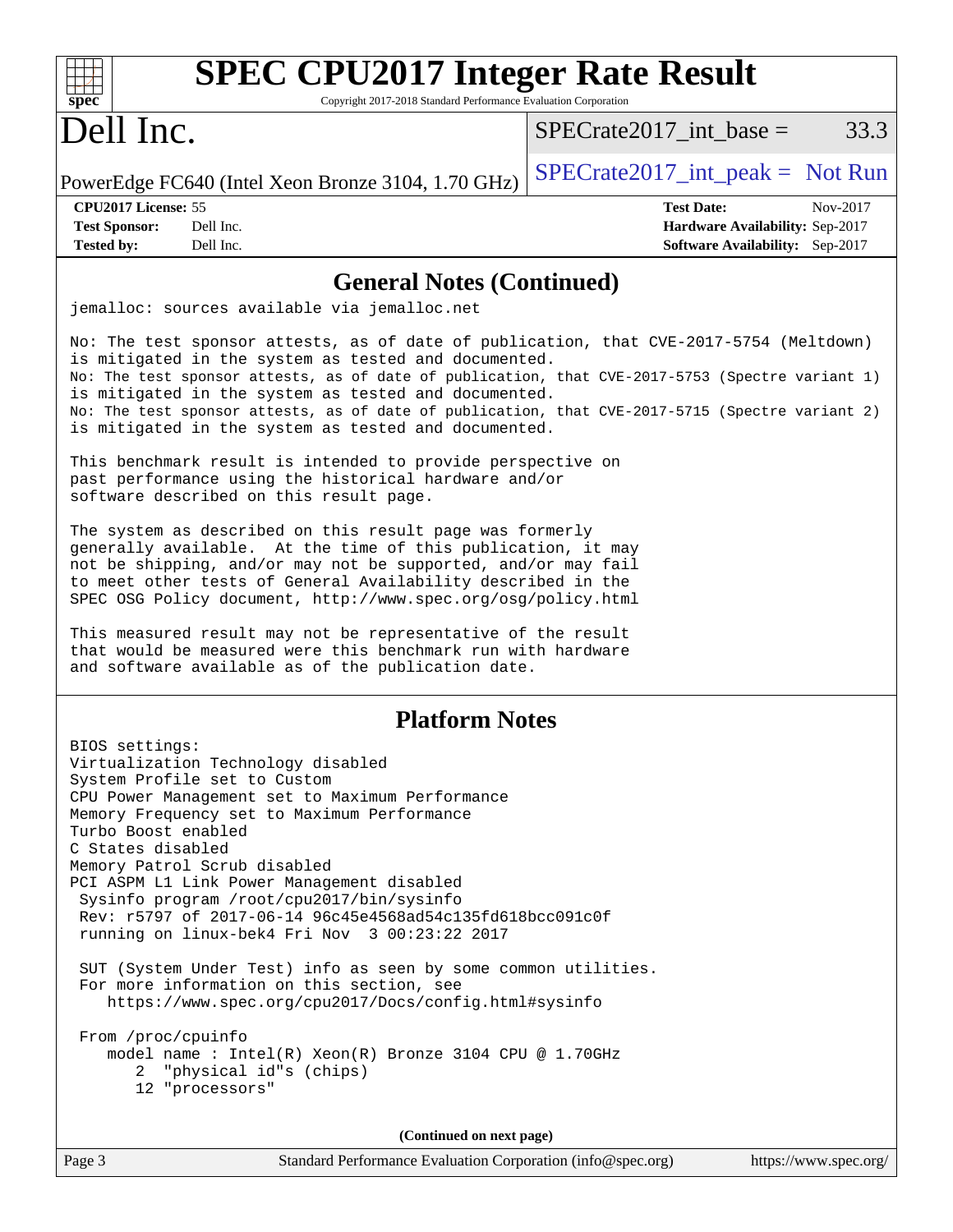| <b>SPEC CPU2017 Integer Rate Result</b><br>Copyright 2017-2018 Standard Performance Evaluation Corporation<br>spec <sup>®</sup>                                                                                                                                                                                                                                                                                                                                                                                                                                                                                                                                                                                                                                                                                                                                                                                                                                                                                                                                                                                                                                                                                                                                                                                                                                                                                                                                                                                                                                                                                                                                                                                                                                                              |                                     |  |  |  |  |
|----------------------------------------------------------------------------------------------------------------------------------------------------------------------------------------------------------------------------------------------------------------------------------------------------------------------------------------------------------------------------------------------------------------------------------------------------------------------------------------------------------------------------------------------------------------------------------------------------------------------------------------------------------------------------------------------------------------------------------------------------------------------------------------------------------------------------------------------------------------------------------------------------------------------------------------------------------------------------------------------------------------------------------------------------------------------------------------------------------------------------------------------------------------------------------------------------------------------------------------------------------------------------------------------------------------------------------------------------------------------------------------------------------------------------------------------------------------------------------------------------------------------------------------------------------------------------------------------------------------------------------------------------------------------------------------------------------------------------------------------------------------------------------------------|-------------------------------------|--|--|--|--|
| Dell Inc.                                                                                                                                                                                                                                                                                                                                                                                                                                                                                                                                                                                                                                                                                                                                                                                                                                                                                                                                                                                                                                                                                                                                                                                                                                                                                                                                                                                                                                                                                                                                                                                                                                                                                                                                                                                    | 33.3<br>$SPECrate2017\_int\_base =$ |  |  |  |  |
| PowerEdge FC640 (Intel Xeon Bronze 3104, 1.70 GHz)                                                                                                                                                                                                                                                                                                                                                                                                                                                                                                                                                                                                                                                                                                                                                                                                                                                                                                                                                                                                                                                                                                                                                                                                                                                                                                                                                                                                                                                                                                                                                                                                                                                                                                                                           | $SPECrate2017\_int\_peak = Not Run$ |  |  |  |  |
| CPU2017 License: 55                                                                                                                                                                                                                                                                                                                                                                                                                                                                                                                                                                                                                                                                                                                                                                                                                                                                                                                                                                                                                                                                                                                                                                                                                                                                                                                                                                                                                                                                                                                                                                                                                                                                                                                                                                          | <b>Test Date:</b><br>Nov-2017       |  |  |  |  |
| Dell Inc.<br><b>Test Sponsor:</b>                                                                                                                                                                                                                                                                                                                                                                                                                                                                                                                                                                                                                                                                                                                                                                                                                                                                                                                                                                                                                                                                                                                                                                                                                                                                                                                                                                                                                                                                                                                                                                                                                                                                                                                                                            | Hardware Availability: Sep-2017     |  |  |  |  |
| Dell Inc.<br><b>Tested by:</b>                                                                                                                                                                                                                                                                                                                                                                                                                                                                                                                                                                                                                                                                                                                                                                                                                                                                                                                                                                                                                                                                                                                                                                                                                                                                                                                                                                                                                                                                                                                                                                                                                                                                                                                                                               | Software Availability: Sep-2017     |  |  |  |  |
| <b>Platform Notes (Continued)</b>                                                                                                                                                                                                                                                                                                                                                                                                                                                                                                                                                                                                                                                                                                                                                                                                                                                                                                                                                                                                                                                                                                                                                                                                                                                                                                                                                                                                                                                                                                                                                                                                                                                                                                                                                            |                                     |  |  |  |  |
| cores, siblings (Caution: counting these is hw and system dependent. The following<br>excerpts from /proc/cpuinfo might not be reliable. Use with caution.)<br>cpu cores : 6<br>siblings : 6<br>physical 0: cores 0 1 2 3 4 5<br>physical 1: cores 0 1 2 3 4 5<br>From 1scpu:<br>Architecture:<br>x86 64<br>$CPU$ op-mode( $s$ ):<br>$32$ -bit, $64$ -bit<br>Little Endian<br>Byte Order:<br>12<br>CPU(s):<br>On-line $CPU(s)$ list:<br>$0 - 11$<br>Thread(s) per core:<br>1<br>$Core(s)$ per socket:<br>6<br>2<br>Socket(s):<br>$\overline{2}$<br>NUMA $node(s)$ :<br>Vendor ID:<br>GenuineIntel<br>6<br>CPU family:<br>Model:<br>85<br>Model name:<br>$Intel(R) Xeon(R) Bronze 3104 CPU @ 1.70GHz$<br>Stepping:<br>4<br>CPU MHz:<br>1699.986<br>BogoMIPS:<br>3399.97<br>Virtualization:<br>$VT - x$<br>$L1d$ cache:<br>32K<br>Lli cache:<br>32K<br>L2 cache:<br>1024K<br>L3 cache:<br>8448K<br>NUMA node0 CPU(s):<br>0, 2, 4, 6, 8, 10<br>NUMA nodel CPU(s):<br>1, 3, 5, 7, 9, 11<br>fpu vme de pse tsc msr pae mce cx8 apic sep mtrr pge mca cmov<br>Flags:<br>pat pse36 clflush dts acpi mmx fxsr sse sse2 ss ht tm pbe syscall nx pdpelgb rdtscp<br>lm constant_tsc art arch_perfmon pebs bts rep_good nopl xtopology nonstop_tsc<br>aperfmperf eagerfpu pni pclmulqdq dtes64 monitor ds_cpl vmx smx est tm2 ssse3 sdbg<br>fma cx16 xtpr pdcm pcid dca sse4_1 sse4_2 x2apic movbe popcnt tsc_deadline_timer aes<br>xsave avx f16c rdrand lahf_lm abm 3dnowprefetch arat epb pln pts dtherm intel_pt<br>tpr_shadow vnmi flexpriority ept vpid fsgsbase tsc_adjust bmil hle avx2 smep bmi2<br>erms invpcid rtm cqm mpx avx512f avx512dq rdseed adx smap clflushopt clwb avx512cd<br>avx512bw avx512vl xsaveopt xsavec xgetbvl cqm_llc cqm_occup_llc pku ospke<br>/proc/cpuinfo cache data |                                     |  |  |  |  |
| From numactl --hardware WARNING: a numactl 'node' might or might not correspond to a<br>physical chip.<br>$available: 2 nodes (0-1)$                                                                                                                                                                                                                                                                                                                                                                                                                                                                                                                                                                                                                                                                                                                                                                                                                                                                                                                                                                                                                                                                                                                                                                                                                                                                                                                                                                                                                                                                                                                                                                                                                                                         |                                     |  |  |  |  |
| (Continued on next page)                                                                                                                                                                                                                                                                                                                                                                                                                                                                                                                                                                                                                                                                                                                                                                                                                                                                                                                                                                                                                                                                                                                                                                                                                                                                                                                                                                                                                                                                                                                                                                                                                                                                                                                                                                     |                                     |  |  |  |  |
| Page 4<br>Standard Performance Evaluation Corporation (info@spec.org)                                                                                                                                                                                                                                                                                                                                                                                                                                                                                                                                                                                                                                                                                                                                                                                                                                                                                                                                                                                                                                                                                                                                                                                                                                                                                                                                                                                                                                                                                                                                                                                                                                                                                                                        | https://www.spec.org/               |  |  |  |  |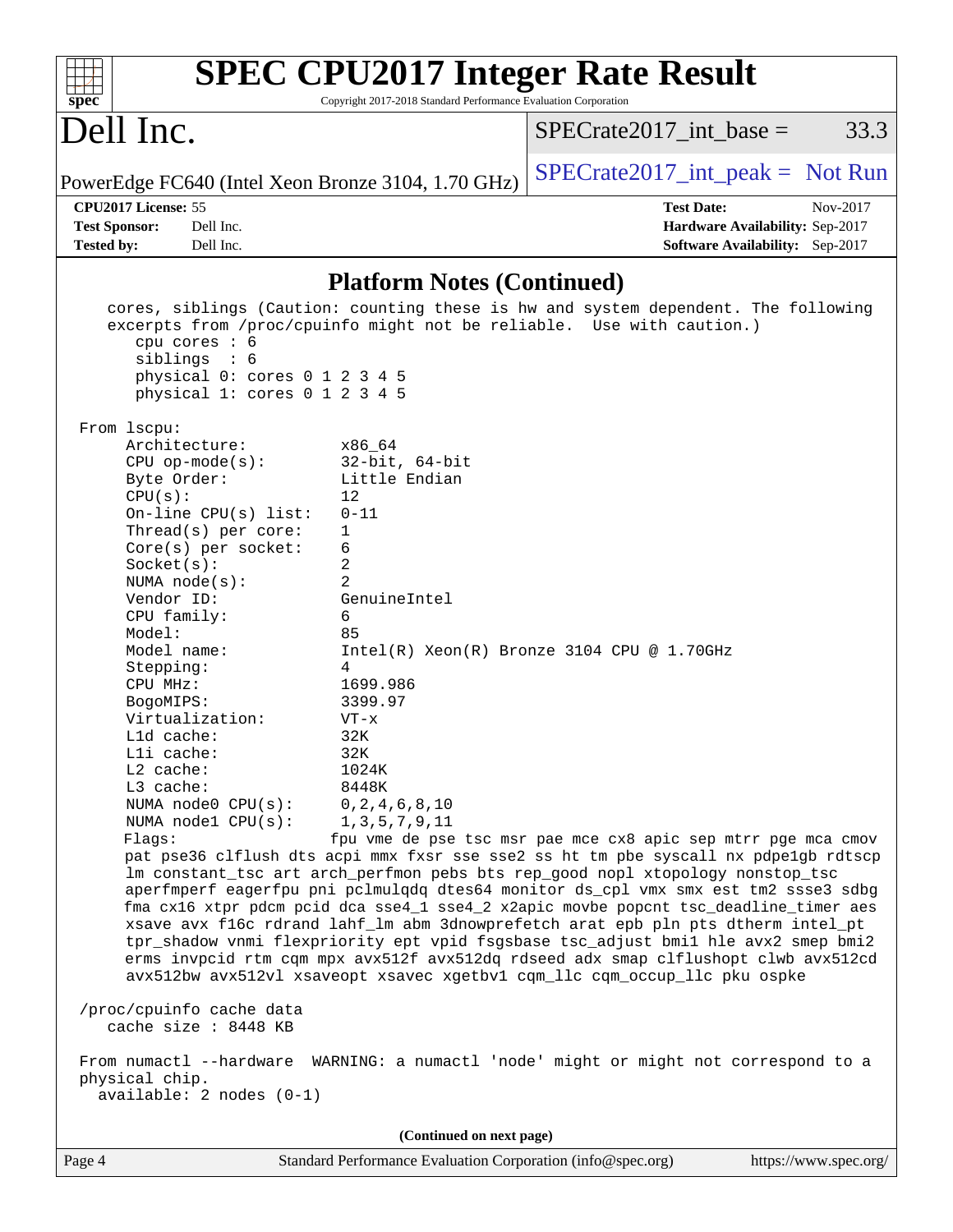| <b>SPEC CPU2017 Integer Rate Result</b><br>Copyright 2017-2018 Standard Performance Evaluation Corporation<br>$spec^*$                                                                                                                                                                                                                                                            |                                                                                                     |
|-----------------------------------------------------------------------------------------------------------------------------------------------------------------------------------------------------------------------------------------------------------------------------------------------------------------------------------------------------------------------------------|-----------------------------------------------------------------------------------------------------|
| Dell Inc.                                                                                                                                                                                                                                                                                                                                                                         | $SPECrate2017\_int\_base =$<br>33.3                                                                 |
| PowerEdge FC640 (Intel Xeon Bronze 3104, 1.70 GHz)                                                                                                                                                                                                                                                                                                                                | $SPECrate2017\_int\_peak = Not Run$                                                                 |
| CPU2017 License: 55<br><b>Test Sponsor:</b><br>Dell Inc.<br><b>Tested by:</b><br>Dell Inc.                                                                                                                                                                                                                                                                                        | <b>Test Date:</b><br>Nov-2017<br>Hardware Availability: Sep-2017<br>Software Availability: Sep-2017 |
|                                                                                                                                                                                                                                                                                                                                                                                   |                                                                                                     |
| <b>Platform Notes (Continued)</b>                                                                                                                                                                                                                                                                                                                                                 |                                                                                                     |
| node 0 cpus: 0 2 4 6 8 10<br>node 0 size: 95341 MB<br>node 0 free: 94851 MB<br>node 1 cpus: 1 3 5 7 9 11<br>node 1 size: 96736 MB<br>node 1 free: 96329 MB<br>node distances:<br>$\overline{\phantom{a}}$<br>node<br>$\overline{0}$<br>0 :<br>10<br>21<br>1:<br>21<br>10<br>From /proc/meminfo<br>MemTotal:<br>196687956 kB<br>0<br>HugePages_Total:                              |                                                                                                     |
| Hugepagesize:<br>2048 kB<br>From /etc/*release* /etc/*version*<br>SuSE-release:<br>SUSE Linux Enterprise Server 12 (x86_64)<br>$VERSION = 12$<br>PATCHLEVEL = 3<br># This file is deprecated and will be removed in a future service pack or release.<br># Please check /etc/os-release for details about this release.                                                           |                                                                                                     |
| os-release:<br>NAME="SLES"<br>VERSION="12-SP3"<br>VERSION ID="12.3"<br>PRETTY_NAME="SUSE Linux Enterprise Server 12 SP3"<br>ID="sles"<br>$ANSI$ _COLOR=" $0:32$ "<br>CPE_NAME="cpe:/o:suse:sles:12:sp3"                                                                                                                                                                           |                                                                                                     |
| uname $-a$ :<br>Linux linux-bek4 4.4.70-2-default #1 SMP Wed Jun 7 15:12:06 UTC 2017 (4502c76) x86_64<br>x86_64 x86_64 GNU/Linux                                                                                                                                                                                                                                                  |                                                                                                     |
| run-level $3$ Nov $2$ 05:22                                                                                                                                                                                                                                                                                                                                                       |                                                                                                     |
| SPEC is set to: /root/cpu2017<br>Size Used Avail Use% Mounted on<br>Filesystem<br>Type<br>/dev/sda7<br>btrfs 855G<br>25G 831G<br>$3\frac{6}{9}$ /                                                                                                                                                                                                                                 |                                                                                                     |
| Additional information from dmidecode follows. WARNING: Use caution when you interpret<br>this section. The 'dmidecode' program reads system data which is "intended to allow<br>hardware to be accurately determined", but the intent may not be met, as there are<br>frequent changes to hardware, firmware, and the "DMTF SMBIOS" standard.<br>BIOS Dell Inc. 1.0.0 08/10/2017 |                                                                                                     |
| (Continued on next page)                                                                                                                                                                                                                                                                                                                                                          |                                                                                                     |
| Standard Performance Evaluation Corporation (info@spec.org)<br>Page 5                                                                                                                                                                                                                                                                                                             | https://www.spec.org/                                                                               |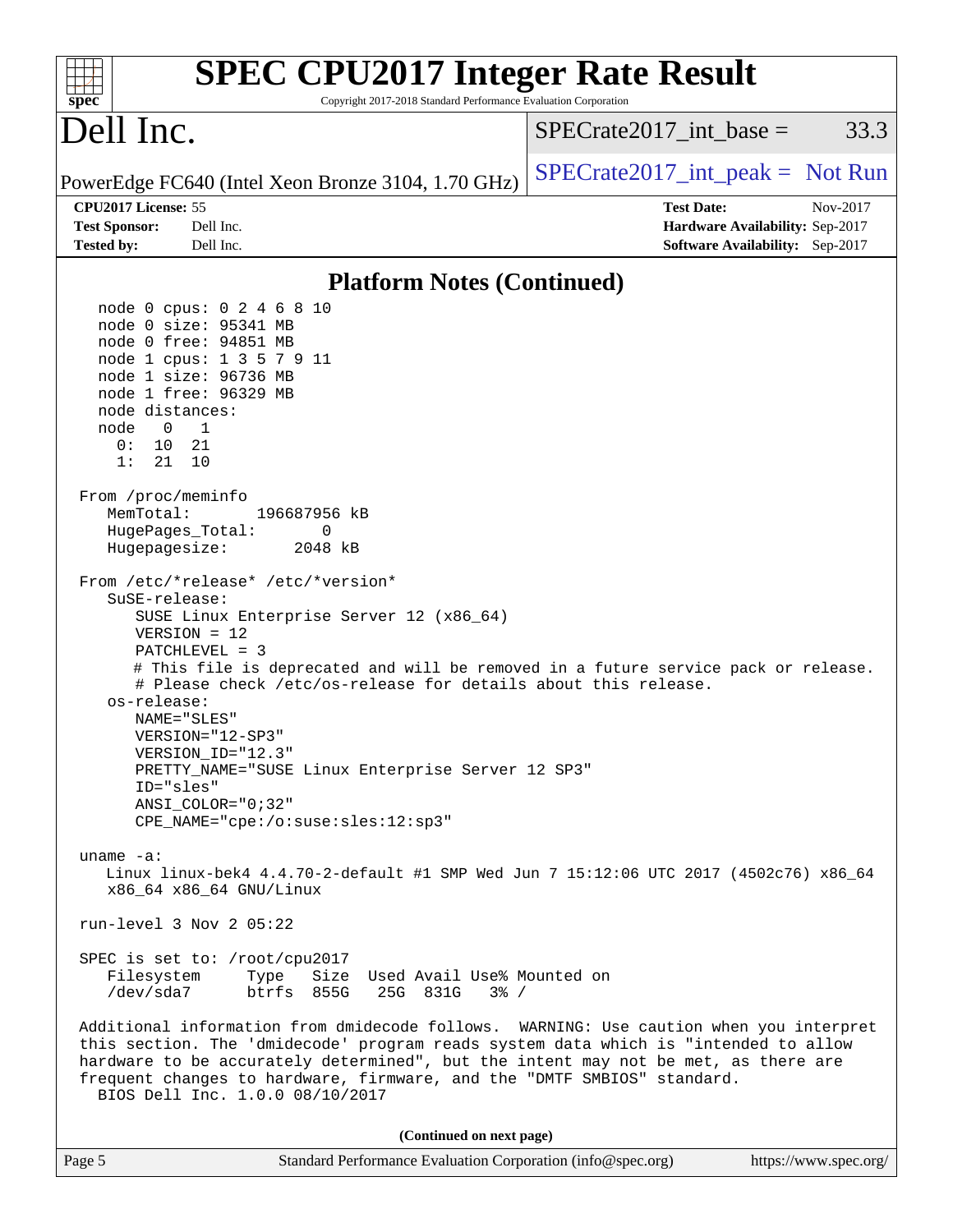| <b>SPEC CPU2017 Integer Rate Result</b><br>Copyright 2017-2018 Standard Performance Evaluation Corporation<br>spec <sup>®</sup> |                                                                                                            |
|---------------------------------------------------------------------------------------------------------------------------------|------------------------------------------------------------------------------------------------------------|
| Dell Inc.                                                                                                                       | $SPECrate2017\_int\_base =$<br>33.3                                                                        |
| PowerEdge FC640 (Intel Xeon Bronze 3104, 1.70 GHz)                                                                              | $SPECTate2017\_int\_peak = Not Run$                                                                        |
| CPU2017 License: 55<br><b>Test Sponsor:</b><br>Dell Inc.<br><b>Tested by:</b><br>Dell Inc.                                      | <b>Test Date:</b><br>Nov-2017<br>Hardware Availability: Sep-2017<br><b>Software Availability:</b> Sep-2017 |
| <b>Platform Notes (Continued)</b>                                                                                               |                                                                                                            |
| Memory:<br>12x 002C00B3002C 18ASF2G72PDZ-2G6D1 16 GB 2 rank 2666, configured at 2133<br>4x Not Specified Not Specified          |                                                                                                            |
| (End of data from sysinfo program)                                                                                              |                                                                                                            |
| <b>Compiler Version Notes</b>                                                                                                   |                                                                                                            |
| ==============<br>500.perlbench_r(base) 502.gcc_r(base) 505.mcf_r(base) 525.x264_r(base)<br>CC.<br>$557.xx$ $r(base)$           | ======================                                                                                     |
| icc (ICC) 18.0.0 20170811<br>Copyright (C) 1985-2017 Intel Corporation. All rights reserved.                                    |                                                                                                            |
| CXXC 520.omnetpp_r(base) 523.xalancbmk_r(base) 531.deepsjeng_r(base)<br>$541.$ leela r(base)                                    |                                                                                                            |
| icpc (ICC) 18.0.0 20170811<br>Copyright (C) 1985-2017 Intel Corporation. All rights reserved.                                   |                                                                                                            |
| $548$ . exchange $2\degree$ r (base)<br>FC.                                                                                     |                                                                                                            |
| ifort (IFORT) 18.0.0 20170811<br>Copyright (C) 1985-2017 Intel Corporation. All rights reserved.                                |                                                                                                            |
| <b>Base Compiler Invocation</b><br>C benchmarks:                                                                                |                                                                                                            |
| icc<br>$C_{++}$ benchmarks:<br>icpc                                                                                             |                                                                                                            |
| Fortran benchmarks:<br>ifort                                                                                                    |                                                                                                            |
|                                                                                                                                 |                                                                                                            |
|                                                                                                                                 |                                                                                                            |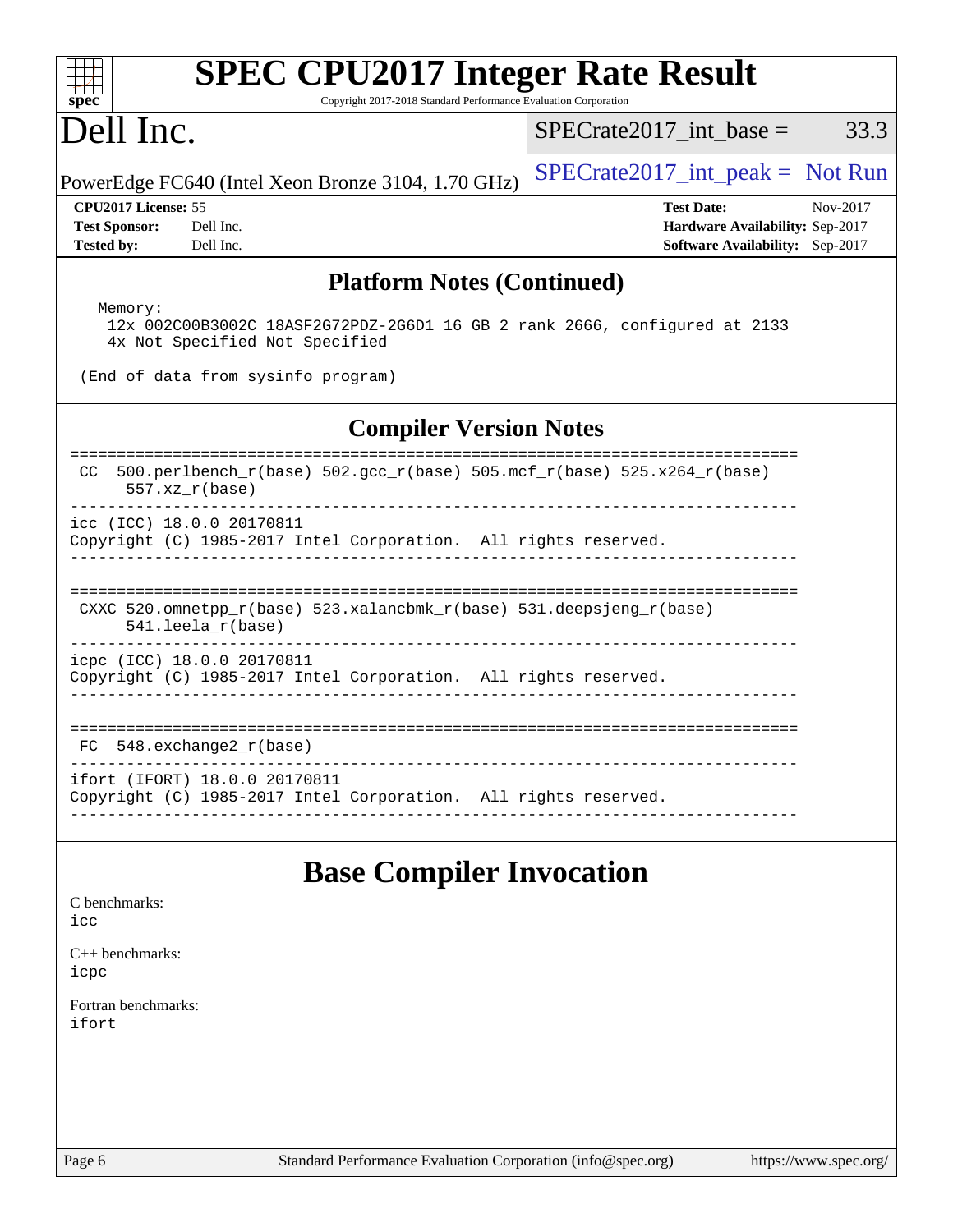

# **[SPEC CPU2017 Integer Rate Result](http://www.spec.org/auto/cpu2017/Docs/result-fields.html#SPECCPU2017IntegerRateResult)**

Copyright 2017-2018 Standard Performance Evaluation Corporation

## Dell Inc.

 $SPECTate2017\_int\_base = 33.3$ 

PowerEdge FC640 (Intel Xeon Bronze 3104, 1.70 GHz)  $\left|$  [SPECrate2017\\_int\\_peak =](http://www.spec.org/auto/cpu2017/Docs/result-fields.html#SPECrate2017intpeak) Not Run

**[CPU2017 License:](http://www.spec.org/auto/cpu2017/Docs/result-fields.html#CPU2017License)** 55 **[Test Date:](http://www.spec.org/auto/cpu2017/Docs/result-fields.html#TestDate)** Nov-2017 **[Test Sponsor:](http://www.spec.org/auto/cpu2017/Docs/result-fields.html#TestSponsor)** Dell Inc. **[Hardware Availability:](http://www.spec.org/auto/cpu2017/Docs/result-fields.html#HardwareAvailability)** Sep-2017 **[Tested by:](http://www.spec.org/auto/cpu2017/Docs/result-fields.html#Testedby)** Dell Inc. **[Software Availability:](http://www.spec.org/auto/cpu2017/Docs/result-fields.html#SoftwareAvailability)** Sep-2017

### **[Base Portability Flags](http://www.spec.org/auto/cpu2017/Docs/result-fields.html#BasePortabilityFlags)**

 500.perlbench\_r: [-DSPEC\\_LP64](http://www.spec.org/cpu2017/results/res2018q1/cpu2017-20180122-02916.flags.html#b500.perlbench_r_basePORTABILITY_DSPEC_LP64) [-DSPEC\\_LINUX\\_X64](http://www.spec.org/cpu2017/results/res2018q1/cpu2017-20180122-02916.flags.html#b500.perlbench_r_baseCPORTABILITY_DSPEC_LINUX_X64) 502.gcc\_r: [-DSPEC\\_LP64](http://www.spec.org/cpu2017/results/res2018q1/cpu2017-20180122-02916.flags.html#suite_basePORTABILITY502_gcc_r_DSPEC_LP64) 505.mcf\_r: [-DSPEC\\_LP64](http://www.spec.org/cpu2017/results/res2018q1/cpu2017-20180122-02916.flags.html#suite_basePORTABILITY505_mcf_r_DSPEC_LP64) 520.omnetpp\_r: [-DSPEC\\_LP64](http://www.spec.org/cpu2017/results/res2018q1/cpu2017-20180122-02916.flags.html#suite_basePORTABILITY520_omnetpp_r_DSPEC_LP64) 523.xalancbmk\_r: [-DSPEC\\_LP64](http://www.spec.org/cpu2017/results/res2018q1/cpu2017-20180122-02916.flags.html#suite_basePORTABILITY523_xalancbmk_r_DSPEC_LP64) [-DSPEC\\_LINUX](http://www.spec.org/cpu2017/results/res2018q1/cpu2017-20180122-02916.flags.html#b523.xalancbmk_r_baseCXXPORTABILITY_DSPEC_LINUX) 525.x264\_r: [-DSPEC\\_LP64](http://www.spec.org/cpu2017/results/res2018q1/cpu2017-20180122-02916.flags.html#suite_basePORTABILITY525_x264_r_DSPEC_LP64) 531.deepsjeng\_r: [-DSPEC\\_LP64](http://www.spec.org/cpu2017/results/res2018q1/cpu2017-20180122-02916.flags.html#suite_basePORTABILITY531_deepsjeng_r_DSPEC_LP64) 541.leela\_r: [-DSPEC\\_LP64](http://www.spec.org/cpu2017/results/res2018q1/cpu2017-20180122-02916.flags.html#suite_basePORTABILITY541_leela_r_DSPEC_LP64) 548.exchange2\_r: [-DSPEC\\_LP64](http://www.spec.org/cpu2017/results/res2018q1/cpu2017-20180122-02916.flags.html#suite_basePORTABILITY548_exchange2_r_DSPEC_LP64) 557.xz\_r: [-DSPEC\\_LP64](http://www.spec.org/cpu2017/results/res2018q1/cpu2017-20180122-02916.flags.html#suite_basePORTABILITY557_xz_r_DSPEC_LP64)

### **[Base Optimization Flags](http://www.spec.org/auto/cpu2017/Docs/result-fields.html#BaseOptimizationFlags)**

#### [C benchmarks](http://www.spec.org/auto/cpu2017/Docs/result-fields.html#Cbenchmarks):

[-Wl,-z,muldefs](http://www.spec.org/cpu2017/results/res2018q1/cpu2017-20180122-02916.flags.html#user_CCbase_link_force_multiple1_b4cbdb97b34bdee9ceefcfe54f4c8ea74255f0b02a4b23e853cdb0e18eb4525ac79b5a88067c842dd0ee6996c24547a27a4b99331201badda8798ef8a743f577) [-xCORE-AVX2](http://www.spec.org/cpu2017/results/res2018q1/cpu2017-20180122-02916.flags.html#user_CCbase_f-xCORE-AVX2) [-ipo](http://www.spec.org/cpu2017/results/res2018q1/cpu2017-20180122-02916.flags.html#user_CCbase_f-ipo) [-O3](http://www.spec.org/cpu2017/results/res2018q1/cpu2017-20180122-02916.flags.html#user_CCbase_f-O3) [-no-prec-div](http://www.spec.org/cpu2017/results/res2018q1/cpu2017-20180122-02916.flags.html#user_CCbase_f-no-prec-div) [-qopt-mem-layout-trans=3](http://www.spec.org/cpu2017/results/res2018q1/cpu2017-20180122-02916.flags.html#user_CCbase_f-qopt-mem-layout-trans_de80db37974c74b1f0e20d883f0b675c88c3b01e9d123adea9b28688d64333345fb62bc4a798493513fdb68f60282f9a726aa07f478b2f7113531aecce732043) [-L/usr/local/je5.0.1-64/lib](http://www.spec.org/cpu2017/results/res2018q1/cpu2017-20180122-02916.flags.html#user_CCbase_jemalloc_link_path64_4b10a636b7bce113509b17f3bd0d6226c5fb2346b9178c2d0232c14f04ab830f976640479e5c33dc2bcbbdad86ecfb6634cbbd4418746f06f368b512fced5394) [-ljemalloc](http://www.spec.org/cpu2017/results/res2018q1/cpu2017-20180122-02916.flags.html#user_CCbase_jemalloc_link_lib_d1249b907c500fa1c0672f44f562e3d0f79738ae9e3c4a9c376d49f265a04b9c99b167ecedbf6711b3085be911c67ff61f150a17b3472be731631ba4d0471706)

[C++ benchmarks:](http://www.spec.org/auto/cpu2017/Docs/result-fields.html#CXXbenchmarks)

[-Wl,-z,muldefs](http://www.spec.org/cpu2017/results/res2018q1/cpu2017-20180122-02916.flags.html#user_CXXbase_link_force_multiple1_b4cbdb97b34bdee9ceefcfe54f4c8ea74255f0b02a4b23e853cdb0e18eb4525ac79b5a88067c842dd0ee6996c24547a27a4b99331201badda8798ef8a743f577) [-xCORE-AVX2](http://www.spec.org/cpu2017/results/res2018q1/cpu2017-20180122-02916.flags.html#user_CXXbase_f-xCORE-AVX2) [-ipo](http://www.spec.org/cpu2017/results/res2018q1/cpu2017-20180122-02916.flags.html#user_CXXbase_f-ipo) [-O3](http://www.spec.org/cpu2017/results/res2018q1/cpu2017-20180122-02916.flags.html#user_CXXbase_f-O3) [-no-prec-div](http://www.spec.org/cpu2017/results/res2018q1/cpu2017-20180122-02916.flags.html#user_CXXbase_f-no-prec-div) [-qopt-mem-layout-trans=3](http://www.spec.org/cpu2017/results/res2018q1/cpu2017-20180122-02916.flags.html#user_CXXbase_f-qopt-mem-layout-trans_de80db37974c74b1f0e20d883f0b675c88c3b01e9d123adea9b28688d64333345fb62bc4a798493513fdb68f60282f9a726aa07f478b2f7113531aecce732043) [-L/usr/local/je5.0.1-64/lib](http://www.spec.org/cpu2017/results/res2018q1/cpu2017-20180122-02916.flags.html#user_CXXbase_jemalloc_link_path64_4b10a636b7bce113509b17f3bd0d6226c5fb2346b9178c2d0232c14f04ab830f976640479e5c33dc2bcbbdad86ecfb6634cbbd4418746f06f368b512fced5394) [-ljemalloc](http://www.spec.org/cpu2017/results/res2018q1/cpu2017-20180122-02916.flags.html#user_CXXbase_jemalloc_link_lib_d1249b907c500fa1c0672f44f562e3d0f79738ae9e3c4a9c376d49f265a04b9c99b167ecedbf6711b3085be911c67ff61f150a17b3472be731631ba4d0471706)

#### [Fortran benchmarks](http://www.spec.org/auto/cpu2017/Docs/result-fields.html#Fortranbenchmarks):

[-Wl,-z,muldefs](http://www.spec.org/cpu2017/results/res2018q1/cpu2017-20180122-02916.flags.html#user_FCbase_link_force_multiple1_b4cbdb97b34bdee9ceefcfe54f4c8ea74255f0b02a4b23e853cdb0e18eb4525ac79b5a88067c842dd0ee6996c24547a27a4b99331201badda8798ef8a743f577) [-xCORE-AVX2](http://www.spec.org/cpu2017/results/res2018q1/cpu2017-20180122-02916.flags.html#user_FCbase_f-xCORE-AVX2) [-ipo](http://www.spec.org/cpu2017/results/res2018q1/cpu2017-20180122-02916.flags.html#user_FCbase_f-ipo) [-O3](http://www.spec.org/cpu2017/results/res2018q1/cpu2017-20180122-02916.flags.html#user_FCbase_f-O3) [-no-prec-div](http://www.spec.org/cpu2017/results/res2018q1/cpu2017-20180122-02916.flags.html#user_FCbase_f-no-prec-div) [-qopt-mem-layout-trans=3](http://www.spec.org/cpu2017/results/res2018q1/cpu2017-20180122-02916.flags.html#user_FCbase_f-qopt-mem-layout-trans_de80db37974c74b1f0e20d883f0b675c88c3b01e9d123adea9b28688d64333345fb62bc4a798493513fdb68f60282f9a726aa07f478b2f7113531aecce732043) [-nostandard-realloc-lhs](http://www.spec.org/cpu2017/results/res2018q1/cpu2017-20180122-02916.flags.html#user_FCbase_f_2003_std_realloc_82b4557e90729c0f113870c07e44d33d6f5a304b4f63d4c15d2d0f1fab99f5daaed73bdb9275d9ae411527f28b936061aa8b9c8f2d63842963b95c9dd6426b8a) [-align array32byte](http://www.spec.org/cpu2017/results/res2018q1/cpu2017-20180122-02916.flags.html#user_FCbase_align_array32byte_b982fe038af199962ba9a80c053b8342c548c85b40b8e86eb3cc33dee0d7986a4af373ac2d51c3f7cf710a18d62fdce2948f201cd044323541f22fc0fffc51b6) [-L/usr/local/je5.0.1-64/lib](http://www.spec.org/cpu2017/results/res2018q1/cpu2017-20180122-02916.flags.html#user_FCbase_jemalloc_link_path64_4b10a636b7bce113509b17f3bd0d6226c5fb2346b9178c2d0232c14f04ab830f976640479e5c33dc2bcbbdad86ecfb6634cbbd4418746f06f368b512fced5394) [-ljemalloc](http://www.spec.org/cpu2017/results/res2018q1/cpu2017-20180122-02916.flags.html#user_FCbase_jemalloc_link_lib_d1249b907c500fa1c0672f44f562e3d0f79738ae9e3c4a9c376d49f265a04b9c99b167ecedbf6711b3085be911c67ff61f150a17b3472be731631ba4d0471706)

#### **[Base Other Flags](http://www.spec.org/auto/cpu2017/Docs/result-fields.html#BaseOtherFlags)**

|                      | o                                                                                                                                                                                                                                                                                                                                                                                                     |                           |
|----------------------|-------------------------------------------------------------------------------------------------------------------------------------------------------------------------------------------------------------------------------------------------------------------------------------------------------------------------------------------------------------------------------------------------------|---------------------------|
| C benchmarks:        |                                                                                                                                                                                                                                                                                                                                                                                                       |                           |
| $-m64$ $-std= c11$   |                                                                                                                                                                                                                                                                                                                                                                                                       |                           |
| $C_{++}$ benchmarks: |                                                                                                                                                                                                                                                                                                                                                                                                       |                           |
| -m64                 |                                                                                                                                                                                                                                                                                                                                                                                                       |                           |
| Fortran benchmarks:  |                                                                                                                                                                                                                                                                                                                                                                                                       |                           |
| -m64                 |                                                                                                                                                                                                                                                                                                                                                                                                       |                           |
|                      |                                                                                                                                                                                                                                                                                                                                                                                                       |                           |
|                      | The flags files that were used to format this result can be browsed at                                                                                                                                                                                                                                                                                                                                |                           |
|                      | http://www.spec.org/cpu2017/flags/Intel-ic18.0-official-linux64.2017-10-19.html                                                                                                                                                                                                                                                                                                                       |                           |
|                      | http://www.spec.org/cpu2017/flags/Dell-Platform-Flags-PowerEdge14G-revD.html                                                                                                                                                                                                                                                                                                                          |                           |
|                      |                                                                                                                                                                                                                                                                                                                                                                                                       |                           |
|                      |                                                                                                                                                                                                                                                                                                                                                                                                       |                           |
|                      | $\alpha$ , $\mathbf{1}$ , $\mathbf{1}$ , $\mathbf{R}$ , $\mathbf{1}$ , $\alpha$ , $\alpha$ , $\alpha$ , $\alpha$ , $\alpha$ , $\alpha$ , $\alpha$ , $\alpha$ , $\alpha$ , $\alpha$ , $\alpha$ , $\alpha$ , $\alpha$ , $\alpha$ , $\alpha$ , $\alpha$ , $\alpha$ , $\alpha$ , $\alpha$ , $\alpha$ , $\alpha$ , $\alpha$ , $\alpha$ , $\alpha$ , $\alpha$ , $\alpha$ , $\alpha$ , $\alpha$ , $\alpha$ , | $\mathbf{1}$ $\mathbf{1}$ |